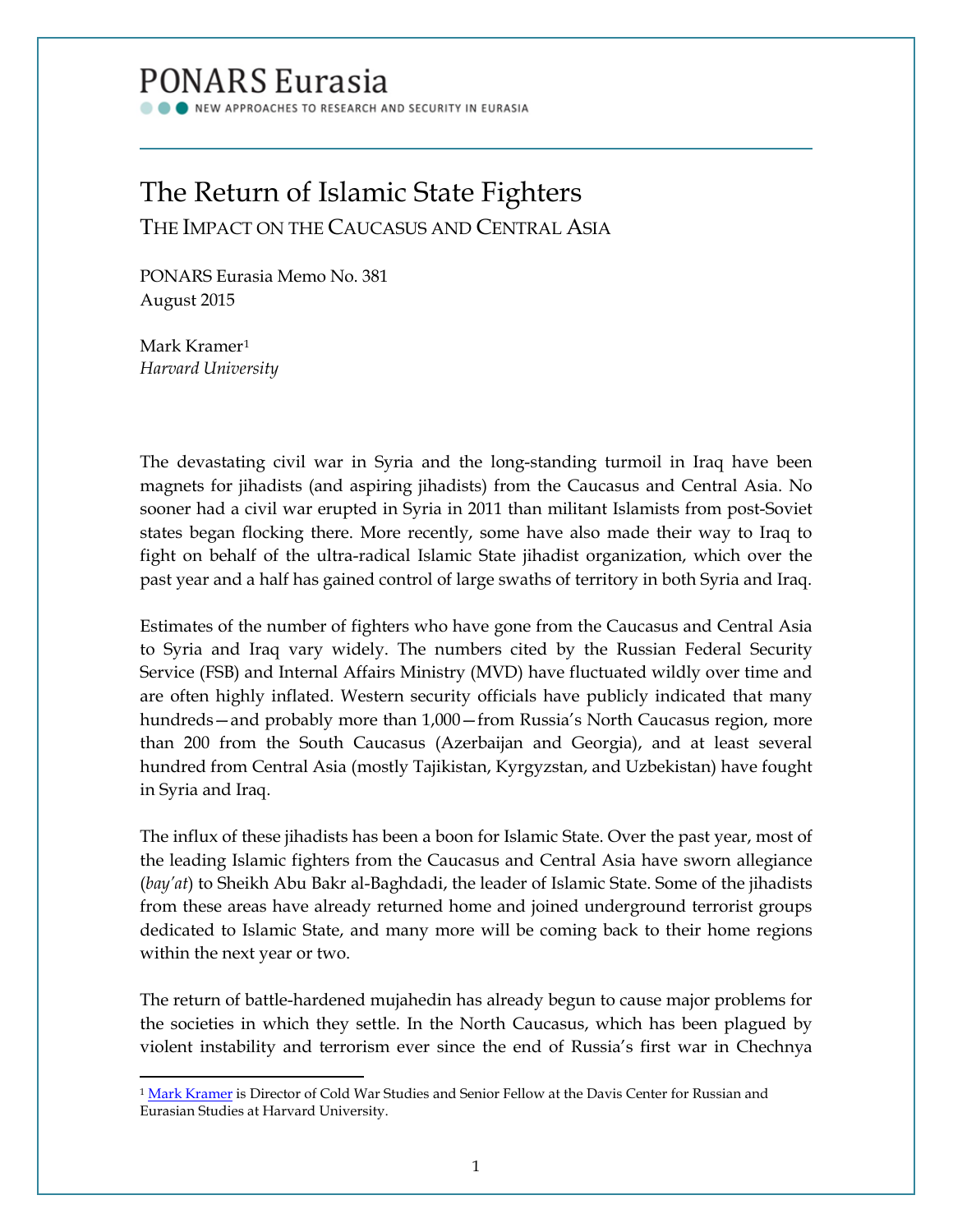(1994-1996), the return of large numbers of jihadists is apt to destabilize communities anew and fuel the radical Islamic terrorist groups that have operated in Dagestan, Chechnya, and other republics under the broad auspices of the Caucasus Emirate (CE), a coordinating body for jihadists that was formed in October 2007 to oversee operations in six main provinces (*vilayats*).[2](#page-1-0) Although Chechnya, which was placed under the CE's Nohchicho *vilayat*, has been much more tranquil in recent years than in the early 2000s, a sizable influx of radicals who fought for Islamic State will likely dispel the uneasy calm of the past two years and possibly spark a return to large-scale warfare.

In Azerbaijan and Georgia's Pankisi Gorge, Islamist fighters returning from the conflicts in Syria and Iraq will be fewer in number than in the North Caucasus, but they will be of sufficient quantity to form the core of a wider jihadist movement.

In Central Asia, the return of Islamic fighters from Syria and Iraq could be profound even if states in the region take steps to counter the threat (something they have often claimed to do in the past while actually engaging in broader repression against political opponents). At a time when political successions to the long-standing rulers in Uzbekistan and Kazakhstan—both of whom have been in office for nearly three decades—may soon be under way, the Islamic militants returning to these countries from Syria and Iraq will have an especially volatile milieu in which to work. Similarly, in Tajikistan, where discontent with the repressive, authoritarian rule of President Emomali Rahmon is a potential source of violent instability, the roughly 300 Tajiks who have fought in Syria on behalf of Islamic State could wreak havoc at home.

The problem for Central Asia will be compounded by a potential spillover from the North Caucasus, as happened during the second Russian-Chechen War (1999-2009). Jihadists who want to set up an Islamic caliphate in the Caucasus are intent on extending their domain well into Central Asia, and they will undoubtedly seek to join forces in this effort with Uzbek, Kyrgyz, Tajik, and other fighters in Central Asia who have pledged allegiance to Islamic State.

### **The Problem in the North Caucasus**

l

In recent years, the Caucasus Emirate and its offshoots have been linked to Islamic terrorist plots for attacks overseas, including in Germany, Belgium, Denmark, the United Kingdom, the Czech Republic, the United States, Turkey, and Azerbaijan. Although nearly all of these plots were thwarted, the temptation for CE fighters to operate outside the borders of the Russian Federation has persisted.

In particular, the warfare in Syria and Iraq has been deeply alluring for North Caucasus mujahedin, especially those who are in danger of being tracked down and killed by

<span id="page-1-0"></span><sup>2</sup> Only five (and mostly four) of these *vilayat* organizations have been active.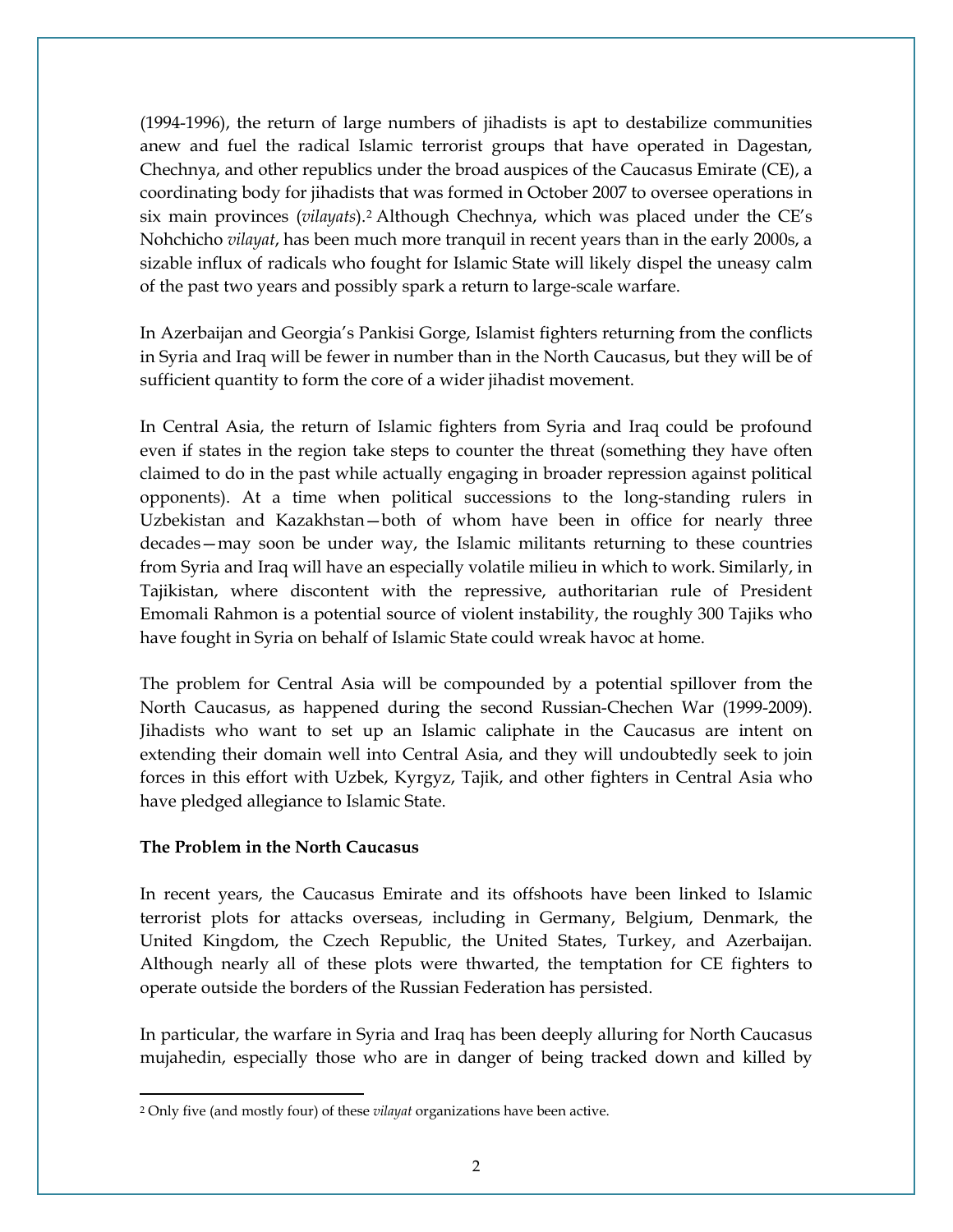Russian security forces if they stay in or near their home regions. Because of the Russian government's staunch political and military backing of Bashar al-Assad's forces in Syria, many of the jihadists believe that the overthrow of Assad will deal a humiliating blow to President Vladimir Putin and his regime. In addition, the Islamist fighters from the Caucasus and Central Asia have viewed both Syria and Iraq as key battlegrounds in the larger struggle to establish an Islamic caliphate in the Caucasus and surrounding regions and to reassert Sunni hegemony over the current Shia-dominated governments in those two countries. Thus, a confluence of local and international considerations, combined with the online and direct exhortations of militant Islamic figures, has motivated jihadists from the Caucasus and Central Asia to become frontline fighters in Syria and Iraq.

Chechens and others from the North Caucasus who have embarked on the hazardous, difficult journey to Syria (usually via Azerbaijan and Turkey) to fight against Assad's regime have joined a variety of Islamist guerrilla groups there, including Jaish al-Muhajireen wal-Ansar (JMA), which is the only group affiliated with the CE. JMA, led by Salahuddin al-Shishani (né Feyzullah Margoshvili), consists of Chechens and others from the North Caucasus as well as some radicalized Crimean Tatars. JMA is based in Aleppo Province and has been deeply involved in the fighting there.

Over time, however, Chechens and other North Caucasus fighters have distanced themselves from the CE, which they increasingly have come to see as a parochial and ineffective organization, and have realigned themselves with what they consider to be more prestigious and dynamic groups, above all Islamic State. The dramatic rise of Islamic State during the conflicts in Syria and Iraq has been a powerful source of inspiration for Chechen and Dagestani militants, who had earlier been disaffected by what they saw as the impotence of the CE (particularly after the Emirate failed to make good on its repeated threats to attack the 2014 Olympics in Sochi) and the lack of meaningful opportunity to wage jihad in the North Caucasus. Fighting in Syria has been a vicarious means of keeping up their struggle for an Islamic caliphate at home.

By all accounts, the fighters from the North Caucasus who have sworn allegiance to Islamic State, especially the Chechens, have demonstrated formidable combat prowess and have been an important factor in the organization's success. In numerous battles, Chechen units have played lead roles and have confronted Assad's forces head-on, as in JMA's seizure of the key town of Handarat, west of Aleppo, and several other Syrian towns in March and April 2015. One of the leading field commanders in Islamic State, Abu Umar al-Shishani, $3$  is the son of a Chechen mother and Georgian father and has long identified himself as Chechen. His reputation for fearlessness and his military

l

<span id="page-2-0"></span><sup>&</sup>lt;sup>3</sup> Abu Umar al-Shishani is the nom de guerre of Tarhan Tayumurazovich Batirashvili. Henceforth I will use the noms de guerre of mujahedin commanders and include their real names in parentheses.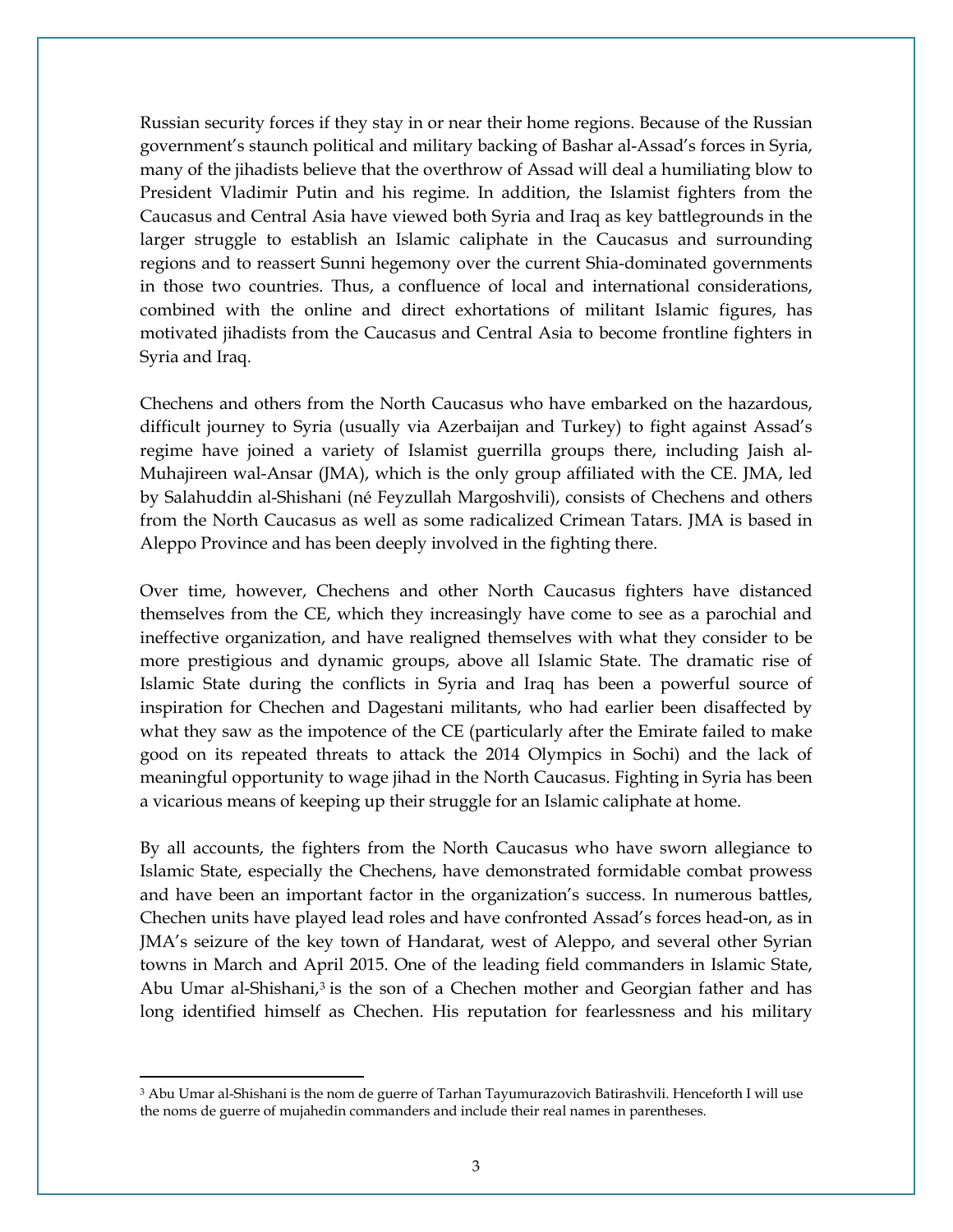prowess have enabled him to rise to the top level of Islamic State, where he has helped to promote other fighters from Chechnya and Dagestan.

Another Chechen, Ahmed Chataev, is one of the leading military recruiters and trainers for Islamic State. Chataev fought against Russian federal forces in both wars in Chechnya and in recent years lost his right arm and foot while battling Russian security police. Since mid-2014, he has recruited large numbers of fighters from the North and South Caucasus to join the ranks of Islamic State. Largely because of his role, the Pankisi Gorge in Georgia has become a major transit route for jihadists who want to travel to Syria to fight on behalf of Islamic State.

The links between Chechen fighters and Islamic State hold increasing potential for a new bout of violent destabilization in Chechnya. This became apparent in December 2014 when guerrillas from the Nohchicho *vilayat*, acting on orders from *vilayat* leader Emir Hamzat (né Aslan Byutukaev), provoked fierce clashes with security forces and police in Grozny, killing at least 25 people and wounding nearly 40. Shortly thereafter, all of the leading commanders of the Nohchicho *vilayat*, including Emir Hamzat, publicly shifted their allegiance from the CE to Islamic State, a move that was denounced by the CE. Similarly, several leading commanders of the Dagestan *vilayat*, which until that time had been the most active and effective of the CE *vilayats*, renounced their allegiances to the CE and pledged their oath of *bay'at* to Islamic State and al-Baghdadi. Spurning the complaints of the CE, the former commanders of these two *vilayats* have been attempting to organize Islamic State fighters returning from Syria into a cohesive, highly disciplined force that can eventually precipitate a full-fledged civil war in the North Caucasus and nearby regions à la Syria.

The Russian security forces' success in killing the leader of the CE, Emir Ali Abu Muhammad al-Dagestani (né Aliashab Kebekov), in an April 2015 raid ordinarily would have been a major achievement for the counterinsurgency campaign. But at a time when defections from the CE to Islamic State are occurring and when lines of authority are in doubt, the death of al-Dagestani was much less meaningful and, ironically, may even have been counterproductive. To the extent that al-Dagestani's death has accelerated the decline of the CE relative to Islamic State, the gains for Russian security forces are likely to be pyrrhic. A rump CE is still left and can still wreak havoc in the North Caucasus, but meanwhile Islamic State will enjoy new opportunities to recruit commanders and fighters who had formerly committed their *bay'at* to al-Dagestani and the CE.

The new head of the CE, Emir Abu Usman al-Gimravii (né Magomed Suleimanov), had earlier been one of the top officials in the CE's Dagestan *vilayat* and had long been one of the closest associates of al-Dagestani. On the one hand, these traits can work to the benefit of the CE by ensuring a high degree of continuity in the Emirate's functions, thus possibly helping to prevent further wholesale defections to Islamic State. On the other hand, the very fact of continuity could well be detrimental. Because one of the major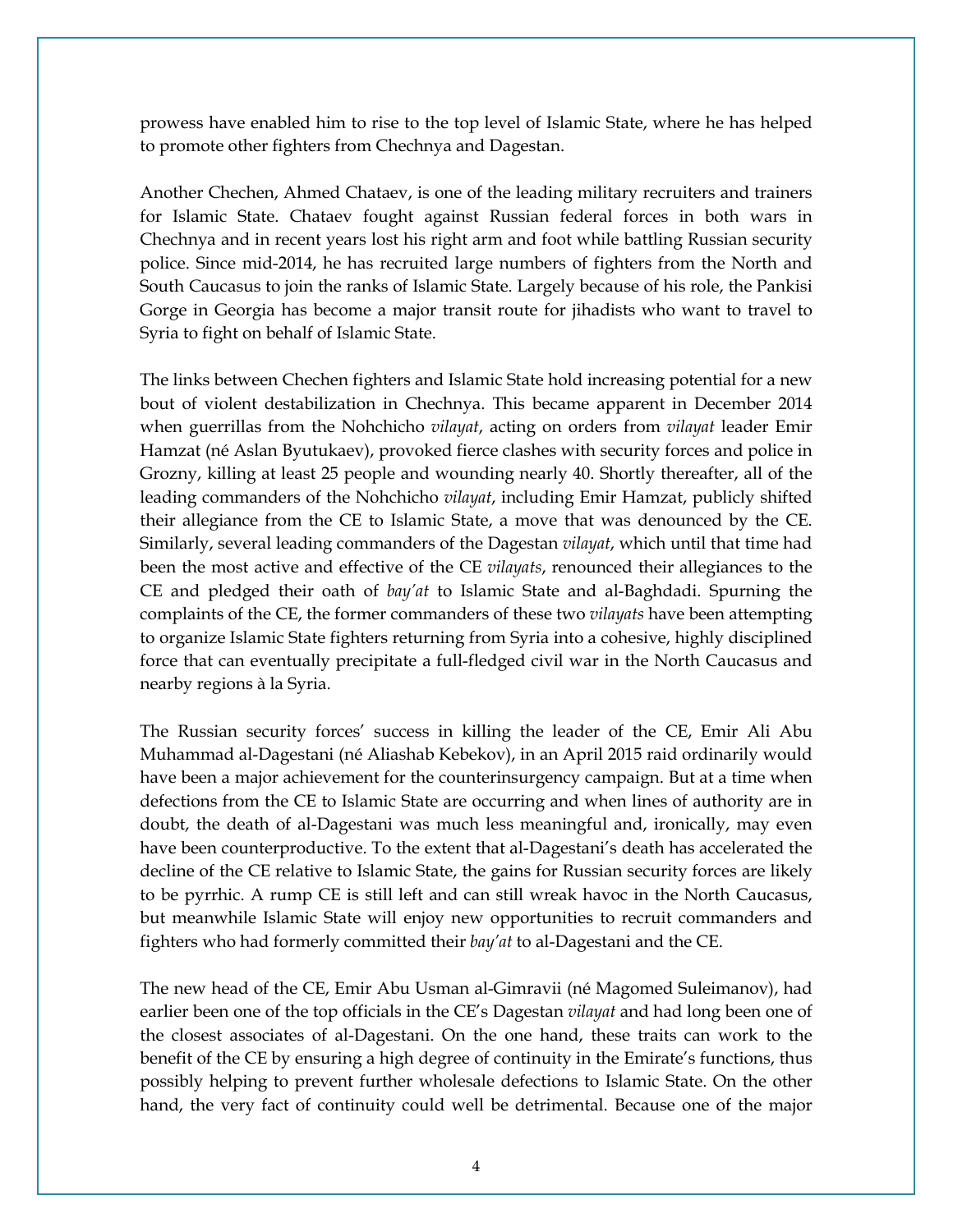factors spurring defections from the CE to Islamic State has been the perception that the Emirate under al-Dagestani was ineffective and that a more dynamic alternative is needed, the transition to al-Dagestani's closest aide might simply hasten the shift of loyalties to Islamic State. At a minimum, the appointment guarantees that mujahedin forces from the North Caucasus will be sharply split between the CE and the Islamic State.

#### **The Problem in the South Caucasus and Central Asia**

Jihadists from the South Caucasus and Central Asia who have gone to Syria to fight against Assad's regime have followed roughly the same trajectories as their counterparts from the North Caucasus. By now, most of the mujahedin from the South Caucasus and Central Asia who are fighting in Syria and Iraq are doing so on the side of Islamic State, not al-Qaeda. Commanders of Islamist guerrilla units (*jamaats*) in these regions have increasingly looked to Islamic State as the most desirable source of ideological, military, and financial support. The recruitment efforts in Georgia's Pankisi Gorge by Chataev, who has also recruited actively in Azerbaijan, have brought Georgians and Azerbaijanis as well as Chechens and Dagestanis to the side of Islamic State. The inspiration provided by Umar al-Shishani has extended throughout the Caucasus and Central Asia, providing a further boost for Islamic State in its rivalry with al-Qaeda.

The decision in the spring of 2015 by the emir of the Islamic Movement of Uzbekistan (IMU), Usman Ghazi, to pledge the loyalty of his group to Islamic State, and Ghazi's subsequent announcement in July 2015 that the IMU (the largest and most effective Islamist guerrilla organization in Central Asia) had been fully incorporated into Islamic State, highlight the potential dangers in the region. So too did the defection in the spring of 2015 of one of the highest-ranking Tajik special forces commanders, Colonel Gulmurod Halimov, to Islamic State. When Halimov surfaced in Syria in May 2015, he denounced Tajik President Rahmon and vowed to spread Islamic State influence into Tajikistan.

Often in the past the regimes in Central Asia have been wont to exaggerate the threat from Islamic extremists in order to justify repression and authoritarian rule. Some abuses of this sort will undoubtedly continue, but that should not cause analysts to discount the emerging threat. The return of fighters who joined forces with Islamic State does pose real dangers in the region.

### **Conclusions**

The inroads made by Islamic State into the ranks of jihadists in the Caucasus and Central Asia since November 2014 have been little short of astonishing. This development marks a big setback for al-Qaeda. The CE, from the time it was founded in 2007, has always operated in close alignment with al-Qaeda, which for nearly two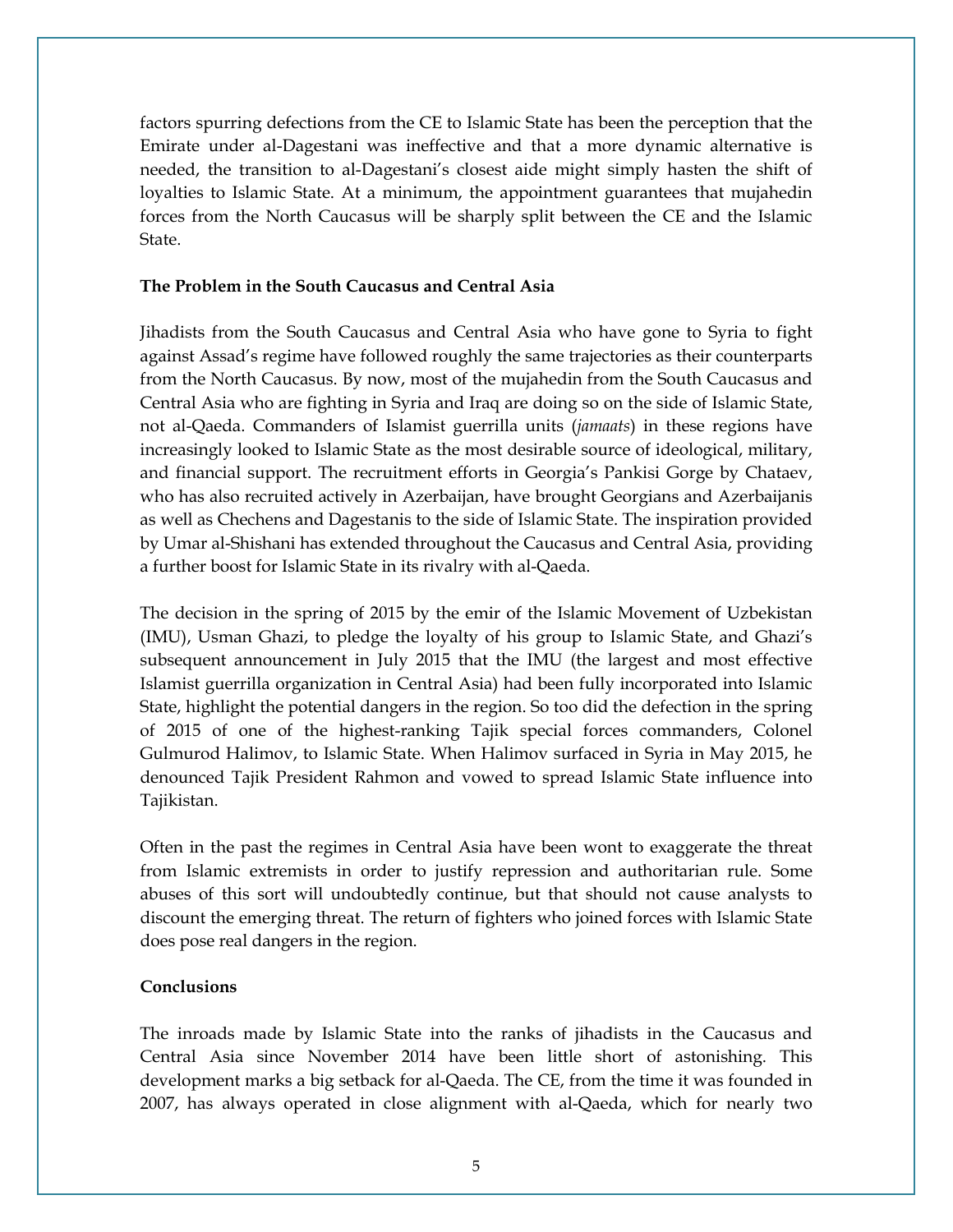decades has been seen as the organization of choice for Islamist fighters. However, the split between al-Qaeda and Islamic State—a split that began in 2005 during the war against U.S. forces in Iraq and that grew much wider after the start of the civil war in Syria in 2011—has resulted in a fierce competition for the loyalties of jihadists from the North Caucasus and nearby regions. Until late 2014, al-Qaeda's position with the CE seemed relatively secure, but the large-scale defections that occurred in late 2014 and early 2015 and the escalating tensions between Islamic State and al-Qaeda (especially after the proclamation of a worldwide Islamic caliphate by al-Baghdadi in late June 2014, a step condemned by al-Qaeda) suggest that efforts to promote unity among mujahedin in the Caucasus and Central Asia will be of no avail for a long time to come.

The ascendance of Islamic State among jihadists from the former Soviet Union raises troubling questions for Russia and other post-Soviet states—especially Kyrgyzstan, Tajikistan, and Uzbekistan. The radical Islamists who are fighting for Islamic State and other jihadist organizations in Syria will eventually return home, where they will undoubtedly seek to wage a similar struggle in support of Islamist goals. A recruitment video featuring Abu Jihad (né Islam Seit-Umarovich Atabiev), who is originally from the North Caucasus republic of Karachay-Cherkessia and now works with Umar al-Shishani in attracting mujahedin from the North Caucasus, conveys the message that waging jihad on behalf of Islamic State in Syria will facilitate a renewed struggle in the Caucasus. Online appeals by a popular Islamist preacher from Dagestan, Nadir Medetov, who joined Islamic State in Syria in late May 2015 after fleeing house arrest in Russia, and the deadly clash that erupted in early June 2015 between police in Dagestan and Suleiman Zainalobinov, a former guerrilla for the CE's Dagestan *vilayat* who shifted his loyalties to Islamic State when fighting in Syria, underscore this point.

The options for countering the threat from Islamic State returnees will be considerably more difficult than the major efforts the Russian security forces have undertaken over the past sixteen years to combat guerrillas and uproot terrorist networks in the North Caucasus. The CE is linked with al-Qaeda, but the amount of weaponry and financial support it has received is meager. By contrast, jihadists aligned with Islamic State have already indicated their desire to rely on the organization's ample funding and weaponry.

There may be little way to eliminate the threat in the near term, but the greatest potential will come through efforts to exploit the conflict between fighters aligned with the CE and those who have sworn allegiance to Islamic State. The groups compete not only in recruiting jihadists but also in collecting taxes (*zakat*). Recent comments by Putin and by his chief envoy to the North Caucasus, Sergei Melikov, suggest that the Russian authorities are only beginning to think along these lines.

Ongoing tensions over Ukraine might prevent cooperation between the United States and Russia in confronting Islamic State, but on this issue the two countries clearly have